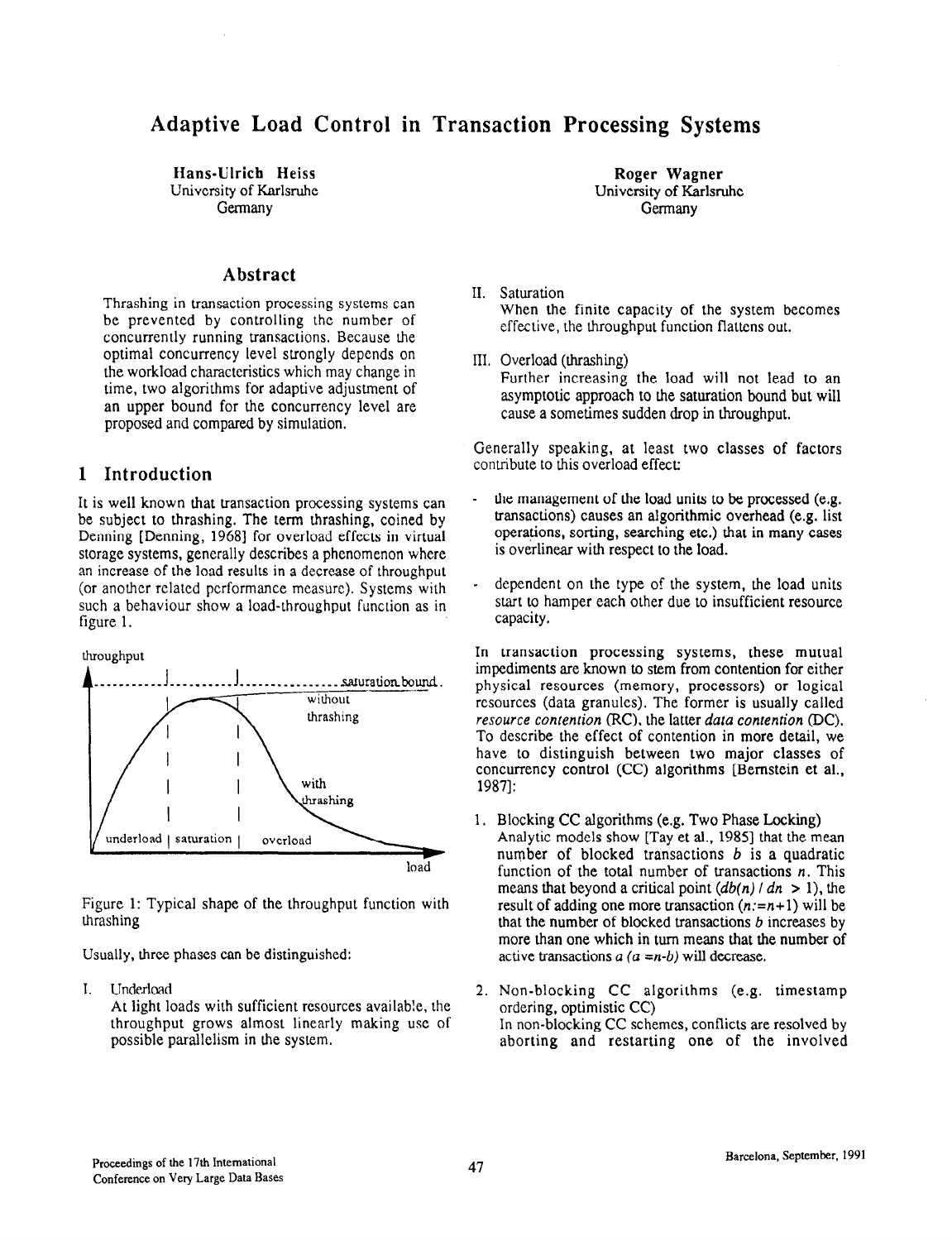transactions. The mean number of restarts - which roughly corresponds to the number of blocked transactions in the blocking case - is also an overlinearly increasing function of the concurrency level  $n$ . With growing  $n$ , the fraction of rerunning transactions becomes larger and consumes a larger fraction of physical resources (e.g. processor capacity), and thereby tightens the contention. Because reruns cannot be regarded as useful work, more and more resource capacity is wasted resulting in a performance decrease. Roughly speaking, in non-blocking systems, data contention is resolved by increased resource contention which leads to a drop in throughput as soon as resource saturation is reached. Only in an ideal system with unlimited capacity, thrashing can be avoided.

Knowing that thrashing threatens in virtually every transaction processing system, we have to think about countermeasures that limit the load such that overload is prevented. Several solutions are possible:

1. Do nothing

Rely on selfregulating market mechanisms: If the service (throughput, response time) becomes worse, fewer people want it. This approach, however, is not universally viable.

2. Fixed upper bound

The maximum number of concurrent transactions is a system parameter that is tuned by the system administrator when the system is installed or started up. This approach can usually be found in commercial database systems. When the transaction load is constant and the value is chosen appropriately, this solution may work. However, traces from real database systems often show large variations of the load, both quantitative and qualitative. They also show an overlay of variations of different periodicity, some of which are more regular and predictable, others not.

3. Theoretically derived 'rules of thumb'

Analytical models sometimes suggest some conditions that must be satisfied to prevent thrashing. Tay et al. [Tay et al., 1985], for instance, claim that  $k^2n/D$ should be less than 1.5 where  $k$  is the number of data items accessed by each transaction,  $n$  is the concurrency level, and  $D$  is the database size. Iyer [Iyer, 1988] suggests that the mean number of conflicts per transaction should not exceed 0.75. Although the authors give some evidence for their results within the framework of their respective models, the question is whether these bounds actually apply to all possible load situations. If so, controlling the concurrency level to prevent thrashing could be easy. However, as long as no detailed examinations of these rules are available, they have to be considered with caution.

# 4. Feedback control mechanisms

If we do not believe those rules of thumb or do not want to completely rely on them, we may look for more direct, i.e. model independent control mechanisms that only need a few and weak assumptions. This kind of solution can be provided by a control-theoretic approach. The dynamically changing optimal concurrency level requires an adaptive load control. Based on recent measurements of system quantities, an upper bound of the concurrency level has to be adjusted. This approach is the subject of our paper.

# 2 Related work

Thrashing as a phenomenon was first reported in [Denning, 19681. A survey of different approaches for dynamic load control in virtual storage systems was given in [Denning et al.,  $1976$ ] and in [Denning,  $1980$ ]. Thrashing phenomena in database systems with locking were brought to major attention by Tay et al. [Tay et al., 19851 using an analytical closed mean value transaction flow model. A similar model was used by Dan et al. [Dan et al., 1988] to analyze optimistic protocols. Franaszek and Robinson [Franaszek and Robinson, 19851 apply a random graph model that also reveals thrashing behaviour. A comprehensive analytical framework for data and resource contention in database systems was recently presented by Thomasian and Ryu [Thomasian and Ryu, 19901 who also report thrashing. Most of the results of these analytic models, including thrashing, were confmned through simulation studies conducted by Agrawal et al. [Agrawal et al., 1987]. The main subject of all these contributions, however, is not to propose a mechanism for controlling the concurrency level, they rather are concerned with the possibility of modeling per se or with the comparison of different classes of concurrency control protocols. They just say that control of the concurrency level is necessary but don't say how that should be done. Only Tay et al. [Tay et al., 1985] and Iyer [Iyer, 1988] more concretely suggest criteria for such a control mechanism. While these two proposals are limited to blocking CC algorithms, our approach is more generally applicable.

# 3 Our Approach

We consider the problem of controlling the concurrency level in transaction processing systems as a dynamic optimum search problem [Heiss, 1989]. We are not concerned about any internal details of the system, we are solely interested in the functional relationship of the concurrency level  $n$  as the input and the resulting performance  $P$  as the output of the system. Generally, the throughput  $T$  is used as the performance index  $P$ . As we will see below, however, alternative quantities with similar shape are eligible. We assume that this function  $P(n)$  at each time has a shape like figure 1 or - more precisely - that  $P(n)$  is monotically increasing up to a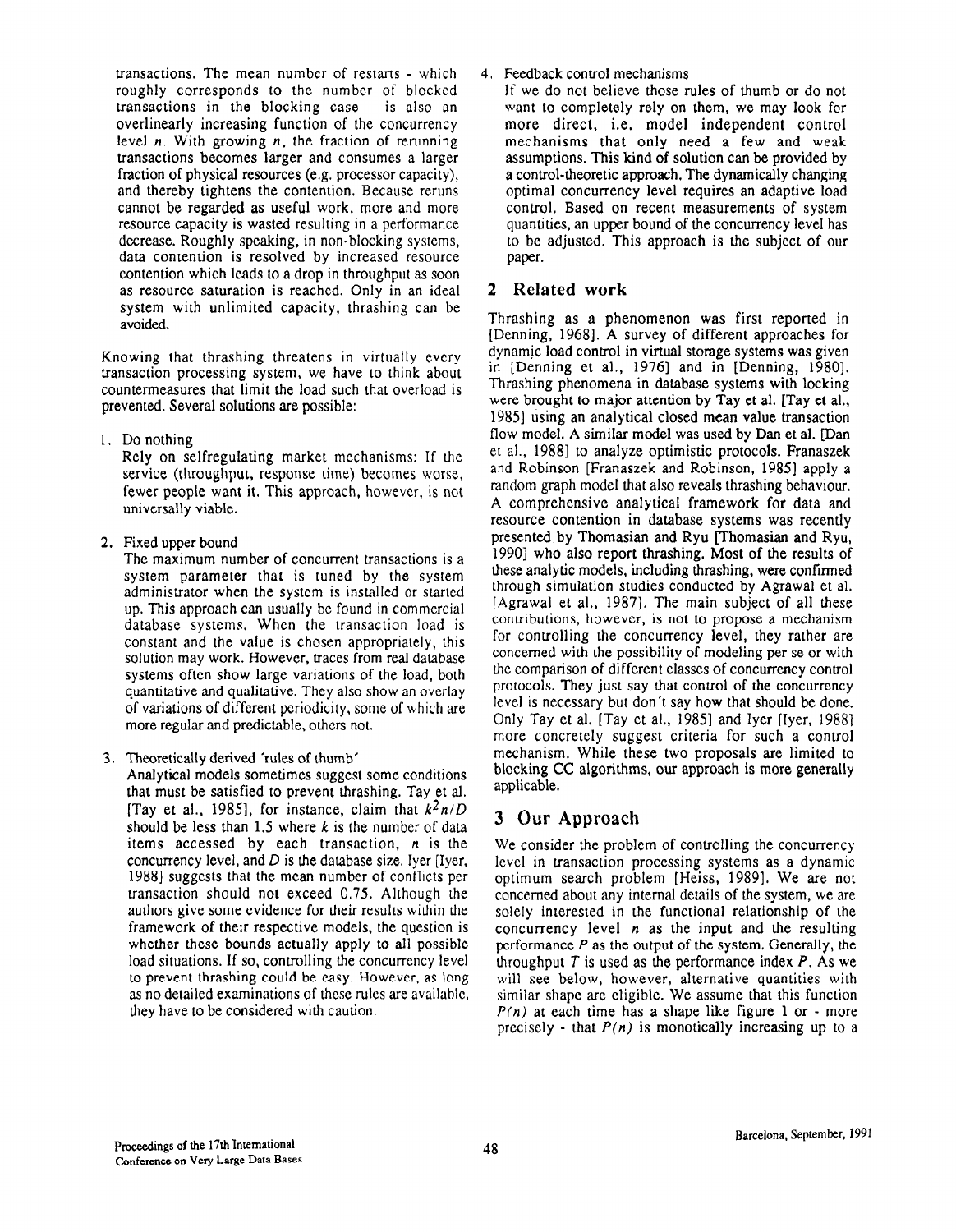maximum at  $n_{opt}$ , and then decreasing. In other words, we assume the existence of a local maximum that is also a global one.

The performance is assumed to be also a function of the time allowing for almost arbitrary changes of the load characteristics (figure 2). The dynamic behaviour, however, should have some locality in the sense that the shape of the curve at time  $t_i$  is a good estimate for its shape at time  $t_{i+1}$ . In other words, the sample interval should be small enough that within an interval, stationary behaviour of a constant parameter stochastic process is a reasonable assumption. On the other hand, the sample interval should be large enough that the relevant quantities can be estimated with sufficient accuracy.



Figure 2: Dynamic behavior of a thrashing system

Looking at figure 2, the prcblem can be informaily described as follows: Starting at time  $t=0$  with an arbitrary load value, the algorithm has to find the 'ridge' of the 'mountain' and to track it along the time axis. Note that our moves in the control plane are limited to the direction of the positive time axis. Additionally, we do not know the shape of the mountain in total but all information we can obtain is the series of realized load/performance pairs from the past.

## 4 The Algorithms

We describe two algorithms for this dynamic optimum search problem: (1) the Method of Incremental Steps (IS) and (2) the Parabola Approximation (PA) where the performance-function  $P(n)$  is approximated as a polynomial of degree 2.

#### 4.1 Incremental Steps (IS)

In its simplest variant, the Method of Incremental Steps works as follows: Starting with an arbitrary value of the load bound  $n^*$  as the control variable, we increase it by one at each time step and measure the resulting performance. If the performance also increases, we proceed. If it becomes worse, we interpret this fact as having exceeded the ridge of the mountain and therefore

turn the direction until again the performance becomes worse. So we track the ridge in a zig-zag-fashion (figure 3).

More precisely, in each measurement interval  $(t_i, t_{i+1})$  the actual concurrency level  $n(t_i)$  and the performance  $P(t_i)$  are measured. The new load bound  $n^*(t_i)$  is adjusted according to the following rule:

$$
n^*(t_{i+1}) := \begin{cases} n^*(t_i) + \beta (P(t_i) - P(t_{i-1})) \times \\ \text{signum } (n^*(t_i) - n^*(t_{i-1})), \\ \text{if } \ln^*(t_i) - n(t_i) \le \delta \\ n^*(t_i) + \gamma, \\ \text{if } \ln^*(t_i) - n(t_i) \le \delta \wedge n^*(t_i) < n(t_i) \\ n^*(t_i) - \gamma, \\ \text{if } \ln^*(t_i) - n(t_i) \le \delta \wedge n^*(t_i) > n(t_i) \end{cases}
$$

where

$$
signum(x) := \begin{cases} 1 & \text{for } x > 0 \\ -1 & \text{for } x \le 0 \end{cases}
$$





Figure 3: Example trajectory of the Method of Incremental Steps

As can be seen above, the algorithm has three parameters,  $\beta$  for changing the step size proportionally to the performance change, and  $\gamma$  and  $\delta$  to prevent that the actual load  $n(t_i)$  and the load bound  $n^*(t_i)$  are drifting apart too far.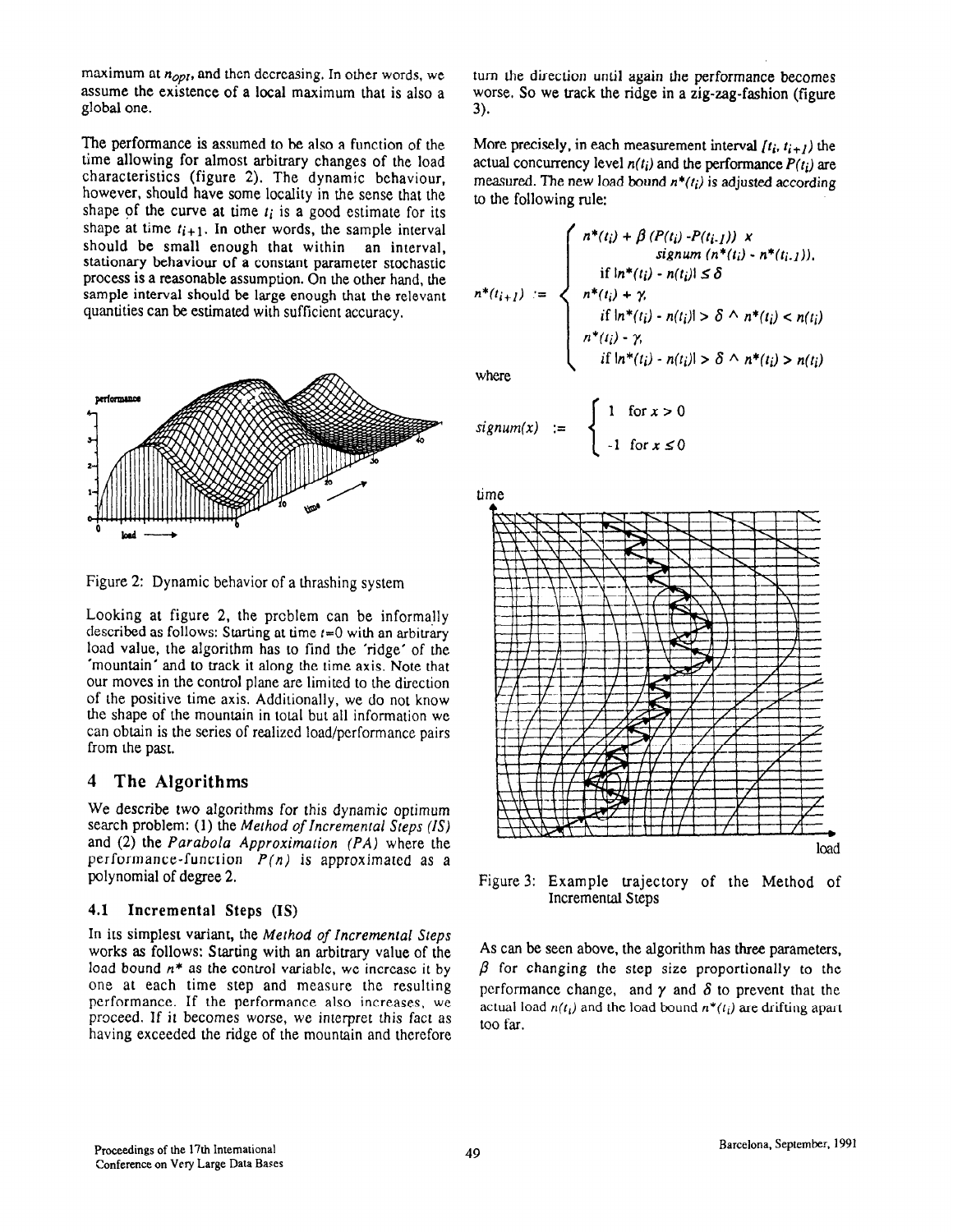#### 4.2 Parabola Approximation (PA)

The performance function  $P(n)$  is approximated as  $P(n) =$  $a_0 + a_1 n + a_2 n^2$  (see figure 4.)

performance



Figure 4: Principle of the Parabola Approximation

Based on recent measurement pairs  $(P,n)$  the coefficients  $a_i$ are estimated using a recursive least-square estimator with exponentially fading memory [Young, 1984]. The fading is controllable by a weighting parameter  $\alpha$ . The recursive way the algorithm works makes it both space- and timeefficient. Having found the parabola, its maximum is used as the new load threshold. The control law is (roughly):

$$
n^*(t_{i+1}) := \begin{cases} -a_1/(2 \ a_2), \text{ if } a_2 < 0 \\ n_{alt}, \text{ otherwise (see section 5.2)} \end{cases}
$$

#### 4.3 Realization of load control

Once the controller has determined a new optimal load bound  $n^*$  it has to be enforced in some way:

Admission control

The admission to the transaction processing system is controlled by a 'gate' that accepts an arriving transaction if and only if the actual load  $n$  is below the current threshold  $n^*$ . Otherwise the transaction has to wait in a FCFS-queue. Waiting transactions are admitted as soon as  $n < n^*$  holds again.

Displacement

Changing transaction behavior may lead to a situation where the controller suggests a new  $n^*$  well below the current load  $n$ . Here we have two options: (i) We merely use admission control and hope that by normal departures the load *n* will drop below  $n^*$  soon. (ii) In addition to admission control, we instantaneously enforce the new threshold  $n^*$  by aborting as many active transaction as necessary. (Victim selection may be based on the same criteria as for deadlock breaking.) Because aborting transactions always means wastage of system resources this approach is justified only if the responsiveness of the controller cannot be achieved otherwise.



Figure 5: Structure of load control

Our experiments showed that admission control alone was responsive enough to prevent thrashing even with dramatically changing workloads. In addition, not displacing transaction has a smoothing effect on system behavior that supports controller stability, We therefore employed the load control in the way depicted in figure 5. Nevertheless, aborting transactions may be an additional measure as a last resort.

# 5 Controller Performance and Stability

Although the algorithms worked fine in a broad variety of cases, we can think of 'pathological' situations that would 'fool' the algorithms and lead to poor performance. There are also a few parameters associated with each algorithm that have to be tuned carefully. This tuning requires some knowledge about the statistical properties of the measured quantities which can be regarded as stochastic processes. Tuning does not necessarily mean manual adjustment, it can also be done automatically by an overlaid, outer control loop that takes long-term measurements to adjust the parameters of the inner control loop.

A general problem is the choice of an appropriate measurement interval length. Taking the departures as a stochastic process and assuming stationarity, it is possible to calculate the necessary duration of measurements to estimate the throughput with a given accuracy and for a given confidence level [Heiss, 19881. This interval length clearly depends on the parameters of the departure process, especially its second moments. The problem is that we have to strike a balance between the stability (not to react to stochastic events ('noise')) and responsiveness (quickly respond to actual changes in the workload). For that reason, the measurement interval should not be longer than required to filter out stochastic noise. To name some figures, an estimate should comprise rather hundreds of dcparturcs than some tens.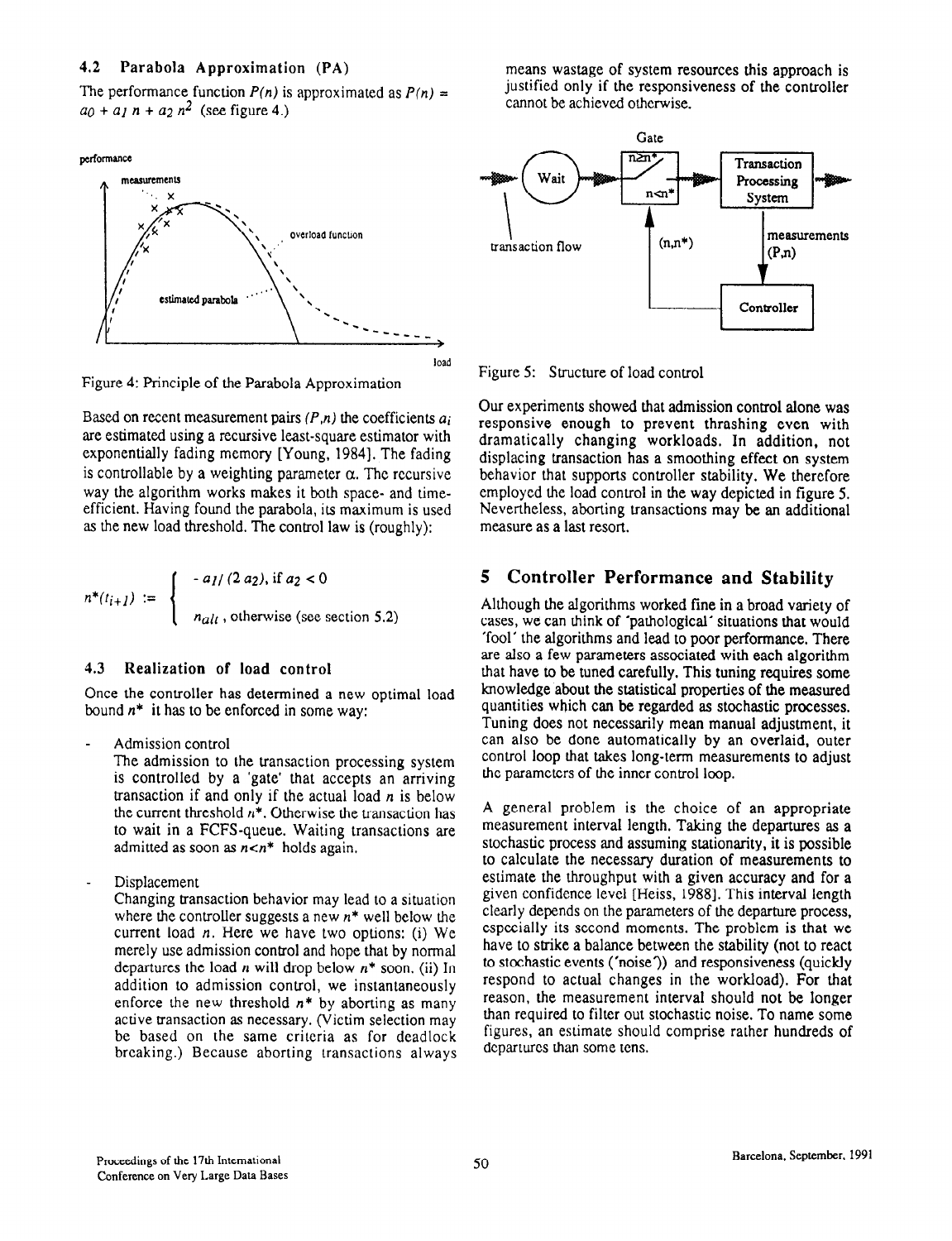### 5.1 Incremental Steps

The simplicity of this algorithm makes it generally prone to failures in specific situations. While it is relatively stable with regard to changes of the optimum's position, it may fail when the height of the optimum is growing without changing the position. Because all steps lead to an improvement, the algorithm 'thinks' to be on the way to the top, but actually goes astray. To prevent a performance breakdown and to help the IS algorithm to recover, a static lower and upper bound for the threshold  $n^*$  should be provided.

#### 5.2 Parabola Approximation

Due to the larger amount of information used by this algorithm, it is generally more stable. This amount of information is controlled by two parameters: measurement interval length  $\Delta t$  and aging coefficient  $\alpha$ . The selection of these parameters shapes the memory of the estimator. Figure 5 shows two different estimation approaches that use the same amount of information: the dotted line characterizes a long measurement interval and  $\alpha=0$ , i.e. older measurements are not considered, the solid line means an interval length five times smaller but an aging coefficient of  $\alpha$ =0.8. The area below the lines can be interpreted as the amount of information used. Because the algorithm is based on a least squares approach, it needs some variations in the measurements to get useful estimates. It is therefore better to choose a small At and a large  $\alpha$  instead of a large  $\Delta t$  and small  $\alpha$ .



Figure 6: Alternative shapes of the estimator's memory.

It is essential for the parabola approach that the estimated parabola opens downward. There are, however, situations were the algorithm may find an upward open parabola:

a) the true performance function has a broad, flat hump and the collected measurements suggest a convex course of the function (figure 7).

b) the true performance function changed its shape abruptly in a way that the current load bound is now deep in the thrashing region beyond the inflexion point where the shape of the function is actually convex (figure 8).



Figure 7: Performance function with a flat hump



Figure 8: Abruptly changing shape of the performance function

The upward opening parabola is characterized by a positive value of the coefficient of the quadratic term  $a_2$ . If this is the case, the result of the estimation is obviously unreliable and useless. We have to provide some countermeasures to recover from this situation. There are several options: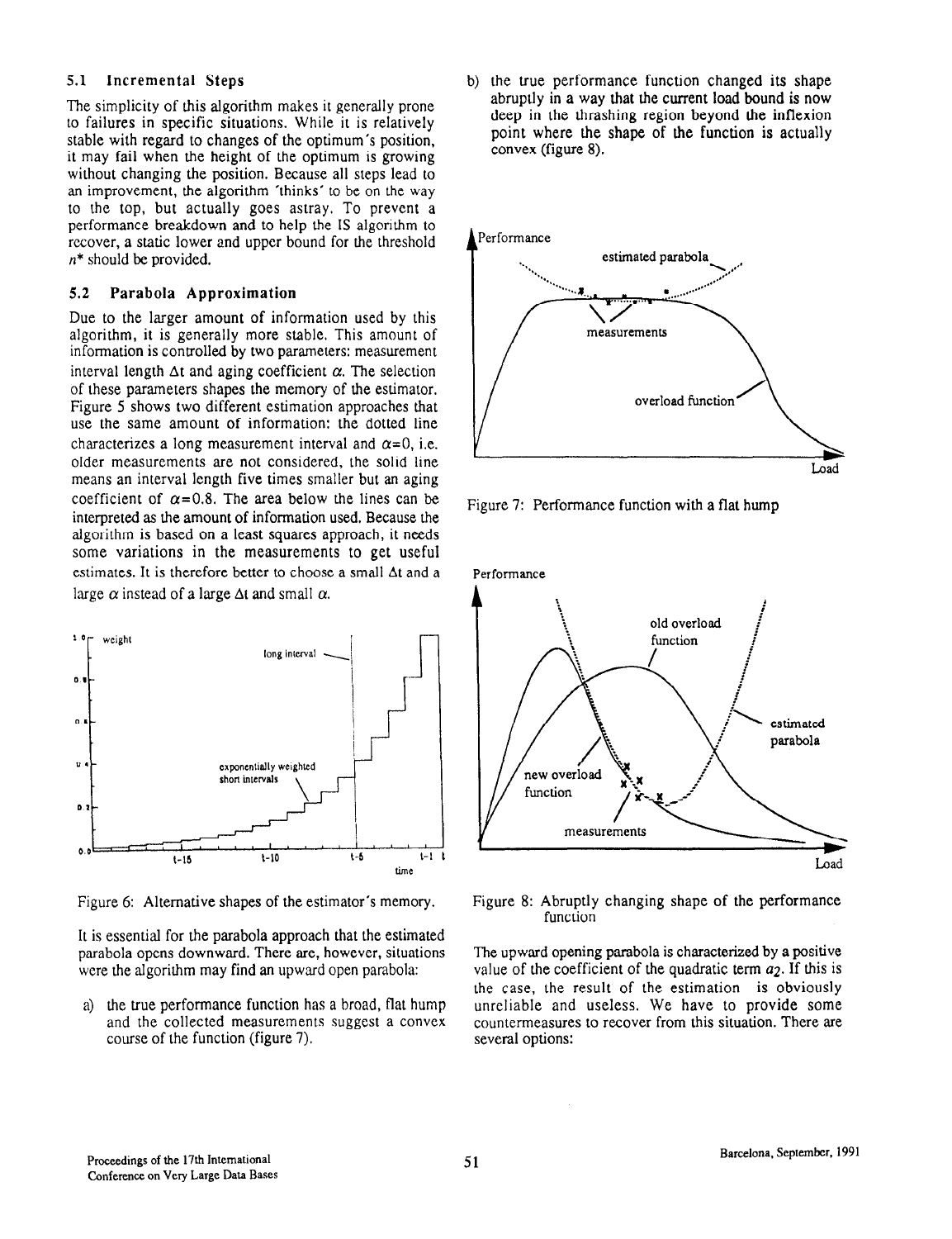Besides the fact that these different measures define slightly different optimal loads, it may also be a matter of numerical stability of the algorithms, which criterion should be used. With regard to that, the function with the most distinct extremum should be choosen. In our experiments, the throughput  $T$  turned out to be the most significant indicator for overload situations. We therefore concentrate on T as our performance measure.

# 7 The Simulation Model

The simulation model is composed of two parts, a physical model and a logical model. The physical model depicted in figure  $11$  is a closed one where N statistically identical transactions are circulating. It consists of a homogeneous multiprocessor system serving a shared queue, a disk subsystem with constant service times and no contention, and a set of  $N$  terminals where the transactions are started. The logical model represents the data access behavior of the transactions. Each transaction accesses a constant number  $k$  of data items. The execution of a transaction therefore consists of  $k+2$  phases: an initialization phase,  $k$  phases with gradually increasing data set size, and a final phase for commit processing. The data items are selected randomly (i.e. no hot spots). As CC algorithm we use a timestamp certification scheme [Bernstein et al., 19871, because an optimistic protocol is more interesting due to its relationship between data contention and resource contention. The parameters used are roughly the same as in [Yu et al., 1987] that where derived from customer workload traces.



Figure 11: Simulation model

The dynamic change of the load charactistic was carried out by varying one of the following parameters:

- $k$ , the number of locks per transaction
- fraction of queries
- fraction of write accesses for updaters

Variation of all these parameters showed significant impact on both height and position of the optimum throughput.

#### 9 Simulation results

We first tested the two control algorithms under stationary conditions. All parameters were kept constant. For different levels of concurrency a stationary simulation run was conducted.



Figure 12: System throughput with and without control in the stationary case

Figure 12 shows that both algorithms had the desired property to keep the load at the point of optimum throughput and thus prevented thrashing. (Actually, figure 12 shows the resulting throughput for the PA algorithm. The difference between PA and IS was insignificant in this case.)

The major focus of the study, however, was on dynamic behavior. To that end, the above mentioned parameters were changed during the simulation runs in two fashions: (1) a jump-like variation to model abrupt changes in the workload and (2) a sinusoidal variation modelling more smooth and gradual changes. While both algorithms were able to follow gradual changes, the more sophisticated PA algorithm was clearly superior to IS in the case of jumplike changes: Figures 13 and 14 show examples of their respective behavior. The broken line indicates the position of the true optimum  $n_{opt}$ , and the solid line is the trajectory of the load threshold  $n^*$  adjusted by the respective controller algorithm. IS in figure 13 reacts very quickly to the jump of the optimum's position but has serious problems to adjust correctly to the new load situation, The PA algorithm (figure 14) needs some more time to respond but tracks the optimum more accurately and reliably. The oscillations of the trajectory in figure 14 are enforced by the algorithm as explained in section 4.2.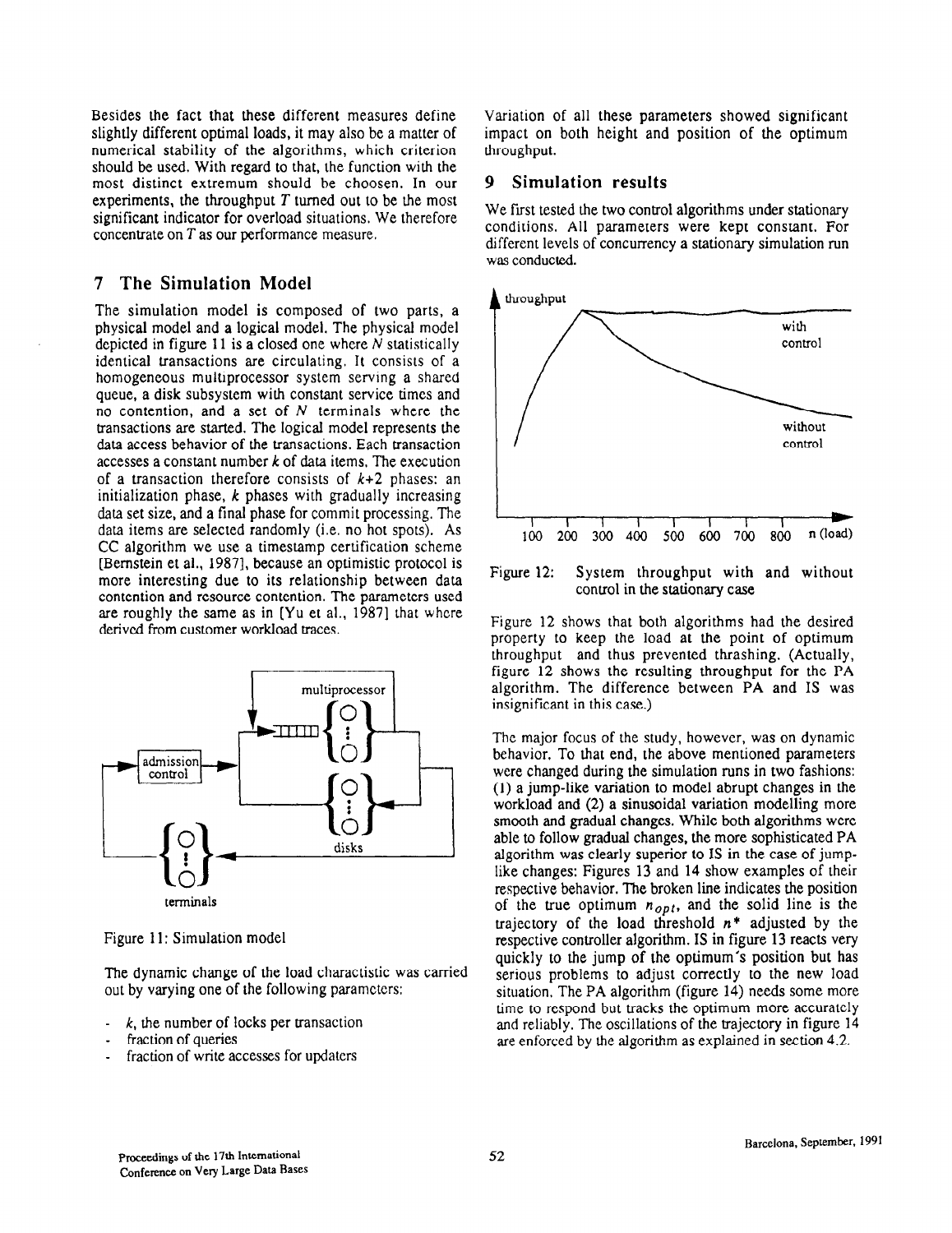

Figure 13: Trajectory of the Incremental Steps when the position of the optimum changes abruptly



Figure 14: Trajectory of the Parabola Approach when the position of the optimum changes abruptly

concurrency level to prevent thrashing effects. This quality are available. The reasonable assumption that the<br>control machinim should be edentive to concluding the solution only local maximum is also a global one excludes control mechanism should be adaptive to cope with the only local maximum is also a global one excludes the dunomically changing load. The control problem on he problem of getting stuck in a local optimum which other dynamically changing load. The control problem can be

10 Conclusions approached as a dynamic optimum search problem for Transaction processing systems need a control of the which heuristic algorithms of different complexity and quality are available. The reasonable assumption that the concurrency level to prevent threshing effects. This